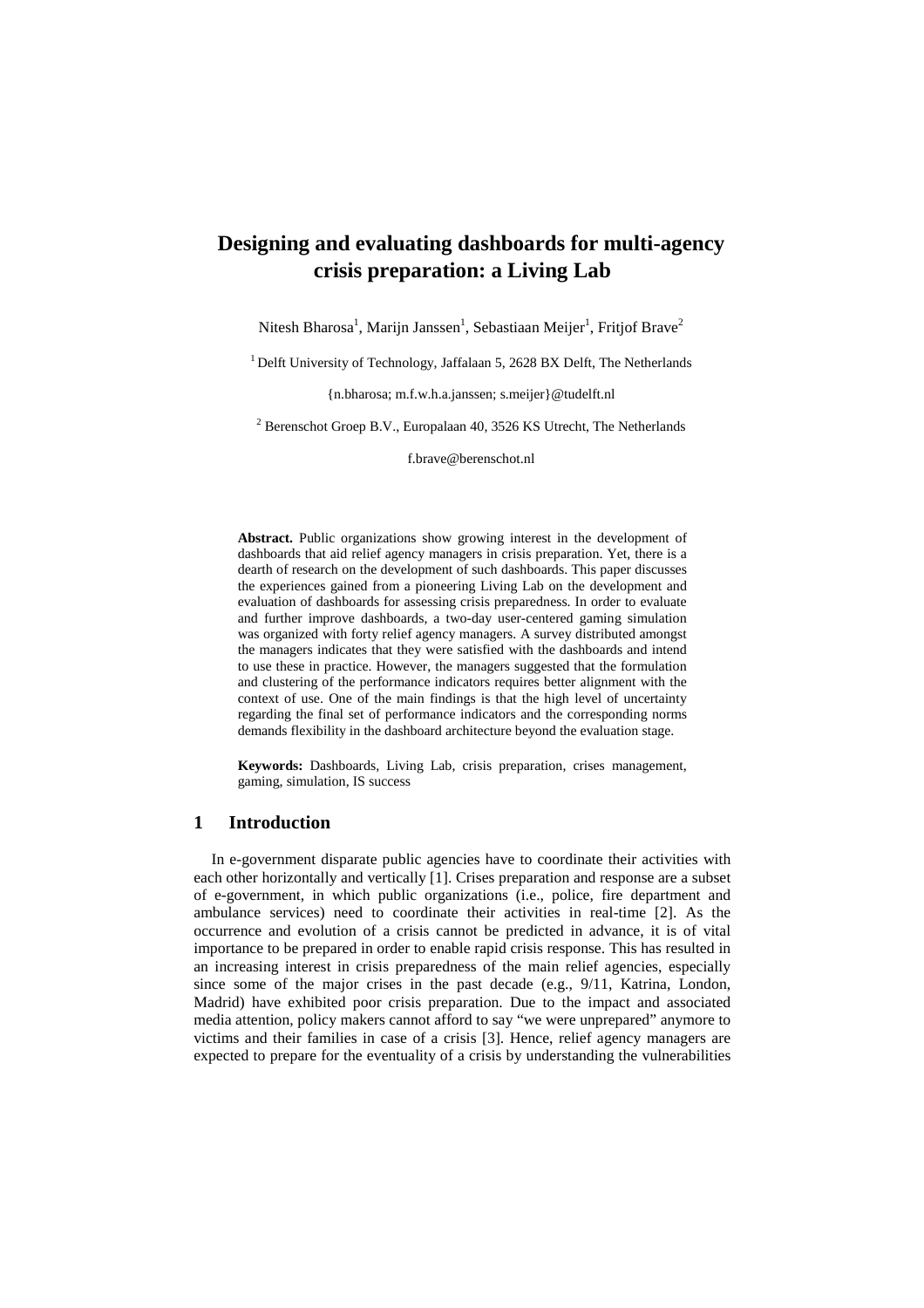of an organization, analyzing the organizational capability to deal with a range of crisis scenarios, and by taking precautionary measures to mitigate the possible risks of being unable to cope with crisis events. In each of these crisis preparation processes, performance indicators (PIs) are considered of major importance [4]. Historically, relief agencies operate in a silo-ed manner and define and use their own set of PIs. They usually focus their PIs on internal processes, clustered in themes such as financial status, human resources, and service delivery.

In general, relief agency managers depend on governmental agencies for their financial resources. Since policy makers usually have a fixed budget for relief agencies, they need to know how to balance financial resources between agencies in order to maintain an overall level of preparedness. For policymakers, PIs are essential for planning crisis preparedness. Yet the current mono-agency sets of PIs do not show the aggregate level of preparedness of the relief services as a whole, which in turn is the criterion by which the public will judge governmental agencies.

Scholars in the domains of strategic management [e.g., 5, 6] have proposed the use of dashboards as instruments for both the clustering and visualization of PIs. A dashboard is "a visual display of the most important information needed to achieve one or more objectives, consolidated and arranged on a single screen so the information can be monitored at a glance" [7, p. 34]. Despite the advantages predicted for organizations when using dashboards [e.g., 8, 9-10], literature on the development of dashboards indicating the level of crisis preparedness on a multi-agency scale is scarce. Instead, most studies are concerned with the appropriateness or success of response activities. Accordingly, the objective of this paper is to present experiences extracted from the development and evaluation of dashboards in practice. The authors pursued this objective by employing a Living Lab approach, in which academics, relief agency managers, and policy makers join forces in order to achieve a common purpose. This paper contributes to existing literature on crisis preparation by presenting experiences extracted from dashboard development and evaluation. In addition, this paper elaborates on the types of dashboard required for crisis preparation in a multi-agency environment.

The next section presents theoretical backgrounds of the dashboard concept. Then, we discuss the Living Lab on dashboard development in The Netherlands, followed by a brief description of the resulting dashboards. Here, we explicitly focus on the design choices and tradeoffs made in this project. Section 4 discusses the setup and results of the dashboard evaluation process, followed by some derived guidelines for developing dashboards for multi-agency crisis preparation. The paper concludes with some conclusions, discussions, and opportunities for further research.

# **2 A Living Lab for disaster preparation**

#### **2.1 Background**

At the start of 2008, the Dutch parliament finally passed a long debated law mandating the formation of twenty-five multi-agency safety organizations. According to this law, the multi-agency safety organizations that were to be formed would act as the main responsible entities when it comes to crisis preparation and response in the geographic region they covered. This meant that previously autonomous relief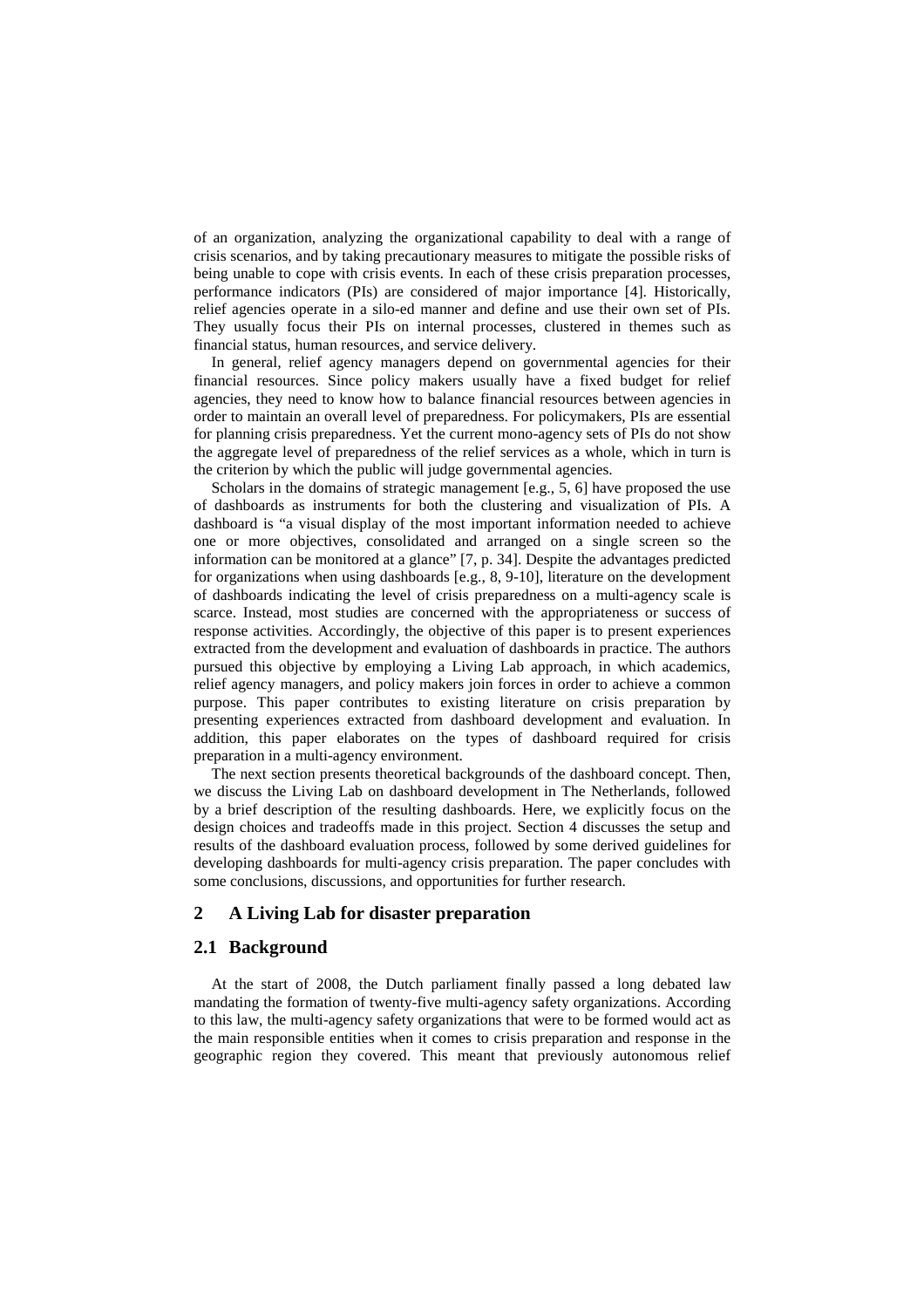agencies, including the police, fire and ambulance services, were now required to collaborate in terms of crisis preparation and response. The law also mandates that the multi-agency safety organizations, needed to conduct crisis preparation activities based on standardized and comparable PIs. In order to comply with the law, five out of twenty-five multi-agency safety organizations went on and agreed to collaborate in the development and use of PIs. The collaboration project was titled 'Aristoteles' (after the Greek Philosopher) and started in August 2008. The main goal of the Aristoteles project was to bring together academia and practitioners in the development and evaluation of dashboards visualizing the state of crisis preparedness in the multi-agency safety organization. Since this project was the first of its kind in the Dutch context, a major part of this project required the collaboration of academia and practitioners. The authors were key members of the project group that decided to follow a Living Lab approach. The next subsection discusses and motivates the choice for this approach.

#### **2.2 A Living Lab approach to developing dashboards**

Both researchers and practitioners show increasing interest in the Living Labs approach to innovation and research in complex design environments involving many stakeholders. Yet, this approach is still relatively new, therefore lacking standard and universally agreed upon definitions and instruments. Pallot [11] argues that a Living Lab is neither a traditional research lab nor a "testbed", but rather an "innovation platform" that engages all stakeholders such as end-users, researchers, industrialists, policy makers, and so on at the earlier stage of the innovation process. As such, Living Labs allow stakeholders to experiment with breakthrough concepts and assess the potential value for both the society (citizens) and users that will lead to breakthrough innovations. Lama and Origin [12] describe Living Labs as "a usercentric research methodology for sensing, prototyping, validating and refining complex solutions in multiple and evolving real life contexts." Følstad [13] explained that literature on Living Lab has served to identify two characteristics that discriminate Living Labs from other approaches: (1) Contextualized co-creation: Living Labs supporting context research and co-creation with users, and (2) Testbed association: Living Labs serving as a testbed extension, where testbed applications are accessed in contexts familiar to the users. Living Labs are mostly established through collaboration of private as well as public research partners and can be used with multiple iterations throughout multiple stages of the innovation [14].

The Aristoteles project team decided to employ a Living Lab approach for two main reasons. Firstly, since there were no comparable dashboards for multi-agency disaster preparation in practice, little was known about the specific set of PIs and corresponding dashboards required for the various relief agencies. The project team was convinced that user co-creation, one of the characteristics of Living Labs, would be the most efficient, and yet most effective way to determine the necessary PIs and dashboards. Living Labs can be cost-effective as they avoid making costly changes at a later innovation stage [12, 13]. They also generate better ideas and allow the detection and elimination of the "probably unsuccessful" ideas faster [13]. However, one of the main weaknesses of Living Labs is that they require a lot of time and budget. The second reason for selecting a Living Lab approach is that Living Labs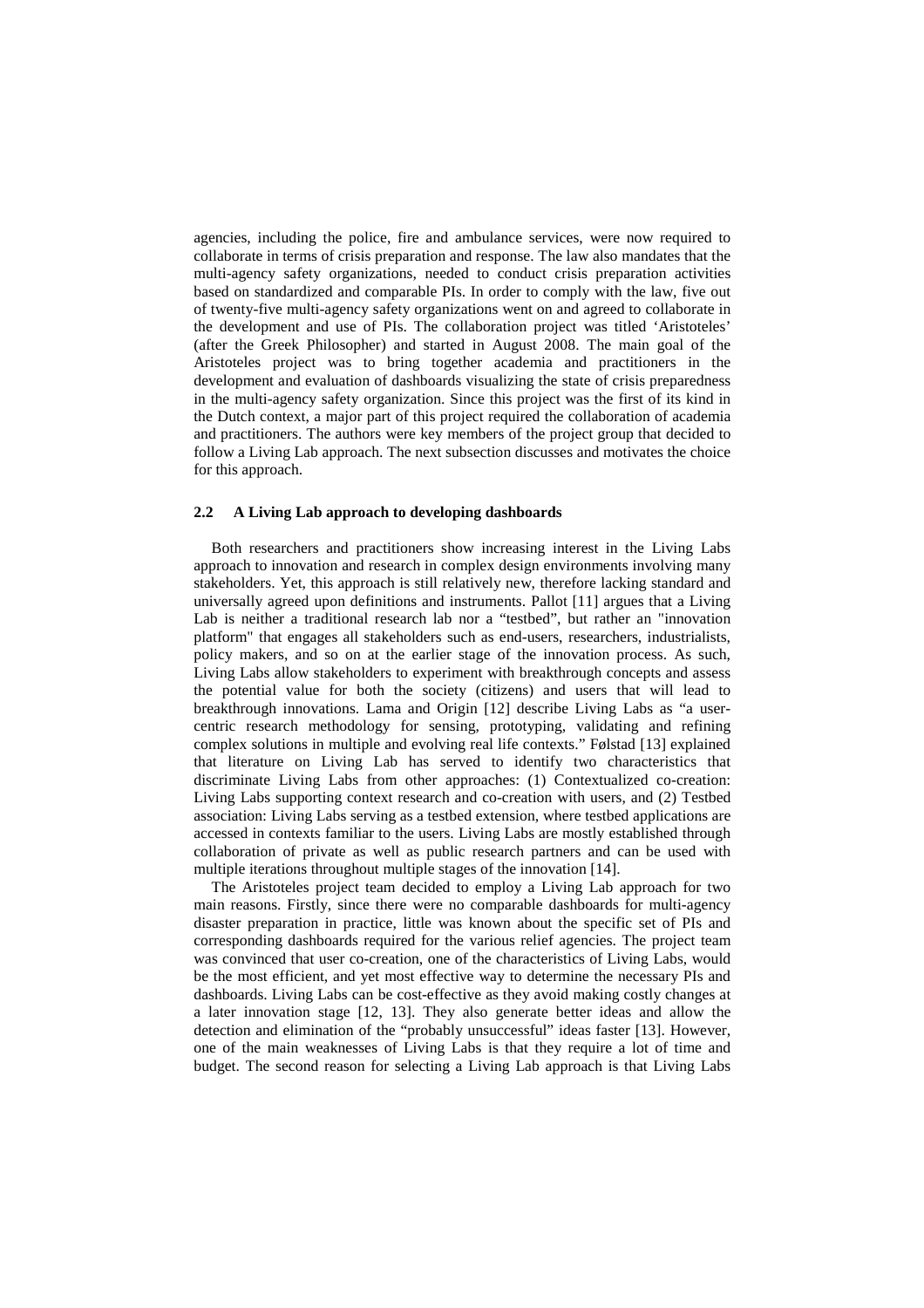allow for the combination of quantitative and qualitative research methods for data collection. As a Living Lab, the Aristoteles project creates a unique opportunity for researchers to investigate how dashboards can be developed and evaluated in a multiagency and inter-regional setting. Figure 1 outlines the main phases of the Living Lab.



**Figure 1.** Phases of the Aristoteles Living Lab

The first phase included semi structured interviews with stakeholders, allowing us to generate a long-list of required PIs. The results of this phase include a spreadsheet with over 500 different PIs gathered from the interviews. After completing phase 1, phase 2 and 3 were implemented in parallel. Having a first idea on the type and categories of PIs that needed to be visualized in the dashboards, the team developed the dashboard alternatives. In the meantime, work was done on reducing the initial long-list of PIs gathered from the interviews. We specially pursued a shortlist of PIs with a specific and concise set of PIs we could visualize in the dashboards. In order to make sure no crucial performance indicators were left out in the shortlist, the stakeholders participated in five brainstorms and voting sessions. Each session included a dozen relief agency managers responsible for crisis preparation for their respective agency. The goal of these sessions was to stimulate the actual users of PIs to prioritize the main PIs they needed for the process of multi-agency disaster preparation. The next sections discuss the resulting dashboard prototypes.

# **3 Dashboard prototypes**

Dashboards can be designed and tailored to many specific purposes depending on the task to be supported, the context of use and the frequency of use [7]. Moreover, the various data and purposes that dashboards can be used for are worth distinguishing, as they can demand differences in visual design and functionality. The factor that relates most directly to a dashboard's visual design involves the role it plays, whether strategic, tactical, or operational. The design characteristics of the dashboard can be tailored to effectively support the needs of each of these roles. In line with Morrissey [15], our process of tailoring dashboard content consisted of three phases: (1) identifying the main stakeholders; (2) identifying goals and establishing baseline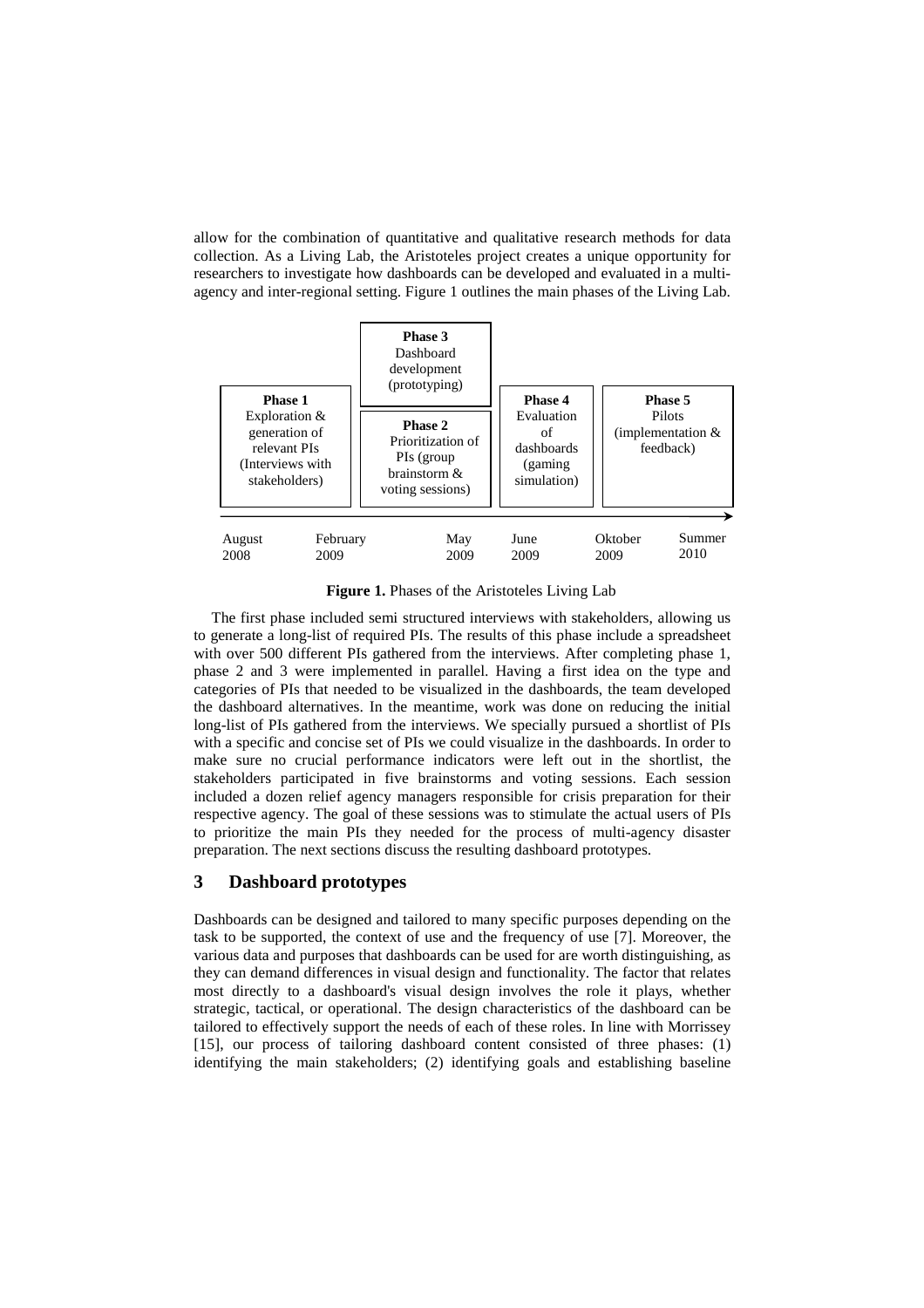capability for each stakeholder; and (3) selecting strategic, tactical, or operational dashboard content aligned with these goals. While certain differences such as these will affect design, there are also many commonalities that span all dashboards and invite a standard set of design practices. Based on the number of relief agencies and the three levels (strategic, tactical, and operational) that needed to be supported, seven different dashboards were developed. Each dashboard display was adaptable from detailed information (tables, trends) to a more abstract level (traffic lights and speedometer). Table 1 summarizes three types of dashboards we developed: strategic, tactical, and operational level dashboards.

| <b>Dashboard</b>         | <b>User</b>   | <b>User roles</b>                   | <b>Dashboard type</b>             |
|--------------------------|---------------|-------------------------------------|-----------------------------------|
|                          | Fire          | Second in command, Financial        | Operational, focused on fire      |
|                          | Department    | advisor, Human resource advisor     | department operations             |
| $\mathcal{D}_{\alpha}$   | Ambulance     | Second in command, Financial        | Operational, focused on           |
|                          | services      | advisor, Human resource advisor     | ambulance services operations     |
| 3                        | Emergency     | Second in command, Financial        | Operational, focused on the       |
|                          | control room  | advisor, Police department          | multi-agency performance of the   |
|                          |               | representative                      | control room                      |
| $\overline{\mathcal{A}}$ | Crisis        | Director of regional crisis         | Tactical, focused on the multi-   |
|                          | management    | management department, Regional     | agency performance regarding      |
|                          | agency        | Hazard/risk advisor, Human          | crisis management                 |
|                          |               | resource advisor                    |                                   |
| $\overline{5}$           | Financial     | Director of financial department,   | Tactical, focused on mid-term     |
|                          | board         | Financial advisor, Human resource   | financial performance of the      |
|                          |               | advisor                             | multi-agency safety region        |
| 6                        | Board of      | Commanders of the respective relief | Tactical, focused on mid-term     |
|                          | Commanders    | agencies (five in total)            | overall performance of the multi- |
|                          |               |                                     | agency safety region              |
| $\tau$                   | Board of      | Mayors of the respective            | Strategic, focused on long-term   |
|                          | <b>Mayors</b> | municipalities (five in total)      | overall performance of the multi- |
|                          |               |                                     | agency safety region              |

Table 1. Overview of the developed dashboards and targeted users

Table 1 shows that we developed three dashboards for the operational level of the multi-agency safety organization. Each type of dashboard serves a different level and user group with different information needs. For the daily crisis preparation process, the team decided that the absolute values and thresholds per PI, based on averages and norms were more important than trends. The dashboards for the operational level are complementary to each other since they display different sets of PIs. The focus of the operational dashboards is daily use in the crisis preparation process. These dashboards are agency specific in scope and therefore tailored to the core processes of the individual relief agencies. The three dashboards developed for the tactical level of the multi-agency safety organization measure short-term (monthly) trends and progress toward strategic initiatives or specific projects. The audience for these dashboards consists of the directors or commanding officers of the relief agencies. Similar to the operational level dashboards, the tactical level dashboards display detailed PIs that relief agency managers need for performing their daily tasks. The tactical dashboards take advantage of awareness of context and the sophistication of relief agency managers to present significantly more detail without sacrificing comprehension. The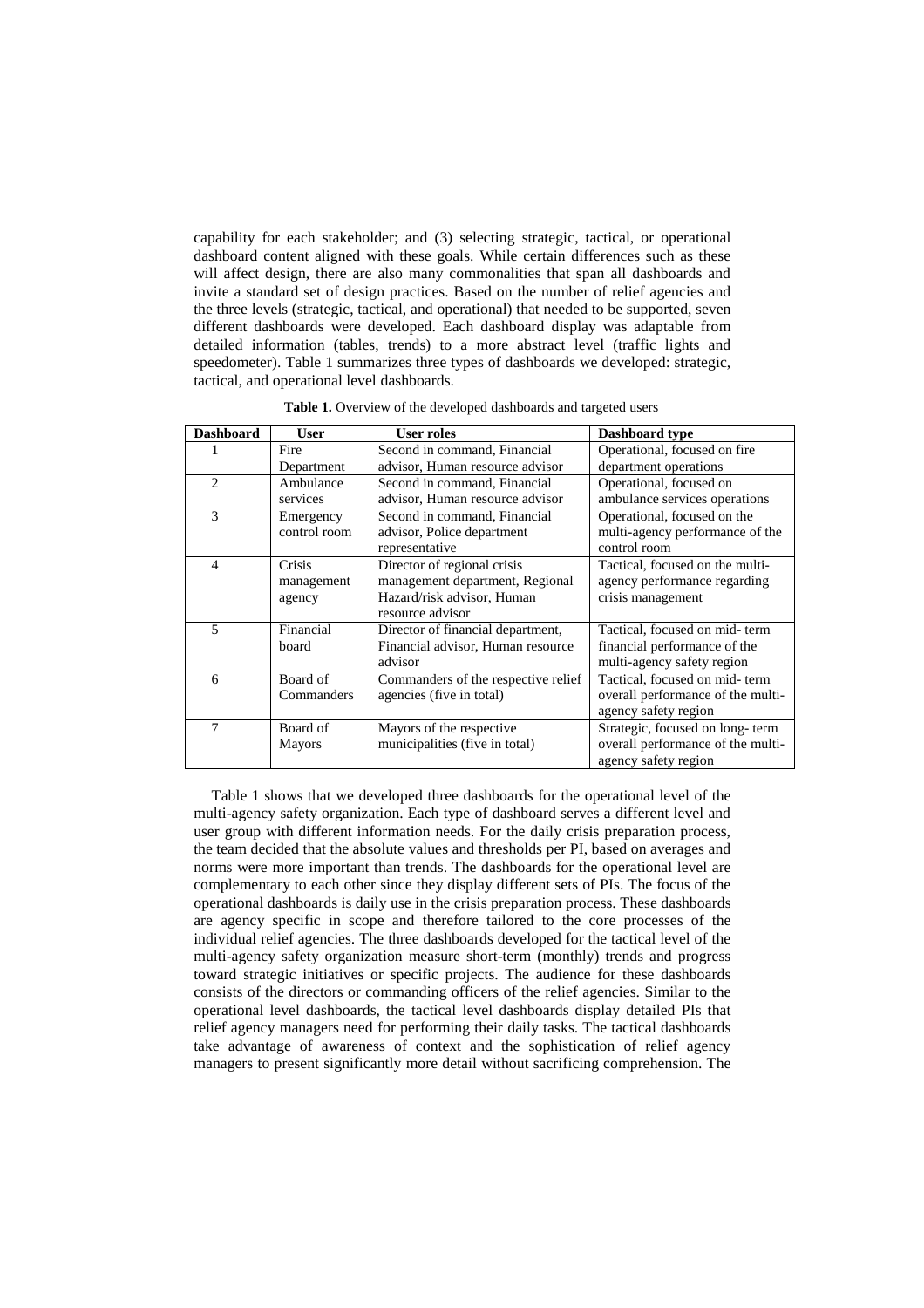emphasis is on highlighting opportunities or identifying risks regarding crisis preparation.

The third type of dashboard was developed for the strategic level stakeholders in the safety region. The following screenshot illustrates this dashboard.



Select a different visual representation with the left mouse button View meta-data per performance indicator with right mouse button

Figure 2. Screenshot of a dashboard (strategic level)

The strategic level dashboard developed displays aggregated and periodical PIs. The reasoning behind this is that it would be unusual for a top-level manager to use an operational dashboard. The audience for the strategic dashboard consists of the Mayors of municipalities included in the regional multi-agency safety organization. For this audience, graphics summarizing long-term trends are more appropriate than measure showing the day-to-day processes in near real time with the aim of intervening quickly to resolve issues or take advantage of opportunities. The strategic level dashboard was highly summarized, graphical, and less frequently updated since the PIs values represented contained information aggregated over longer periods of time (i.e., yearly values). On this level of crisis preparation, the project team considered the overall performance of the multi-agency safety organization and the trends to be more important than the daily/absolute value of the PIs. Due to the longer time intervals compared to tactical and operational dashboards, the strategic level dashboard was based on various equations and functions that combine the values individual PIs. The strategic dashboards developed also included national, external, trend, and growth measures relevant for the safety region as a whole.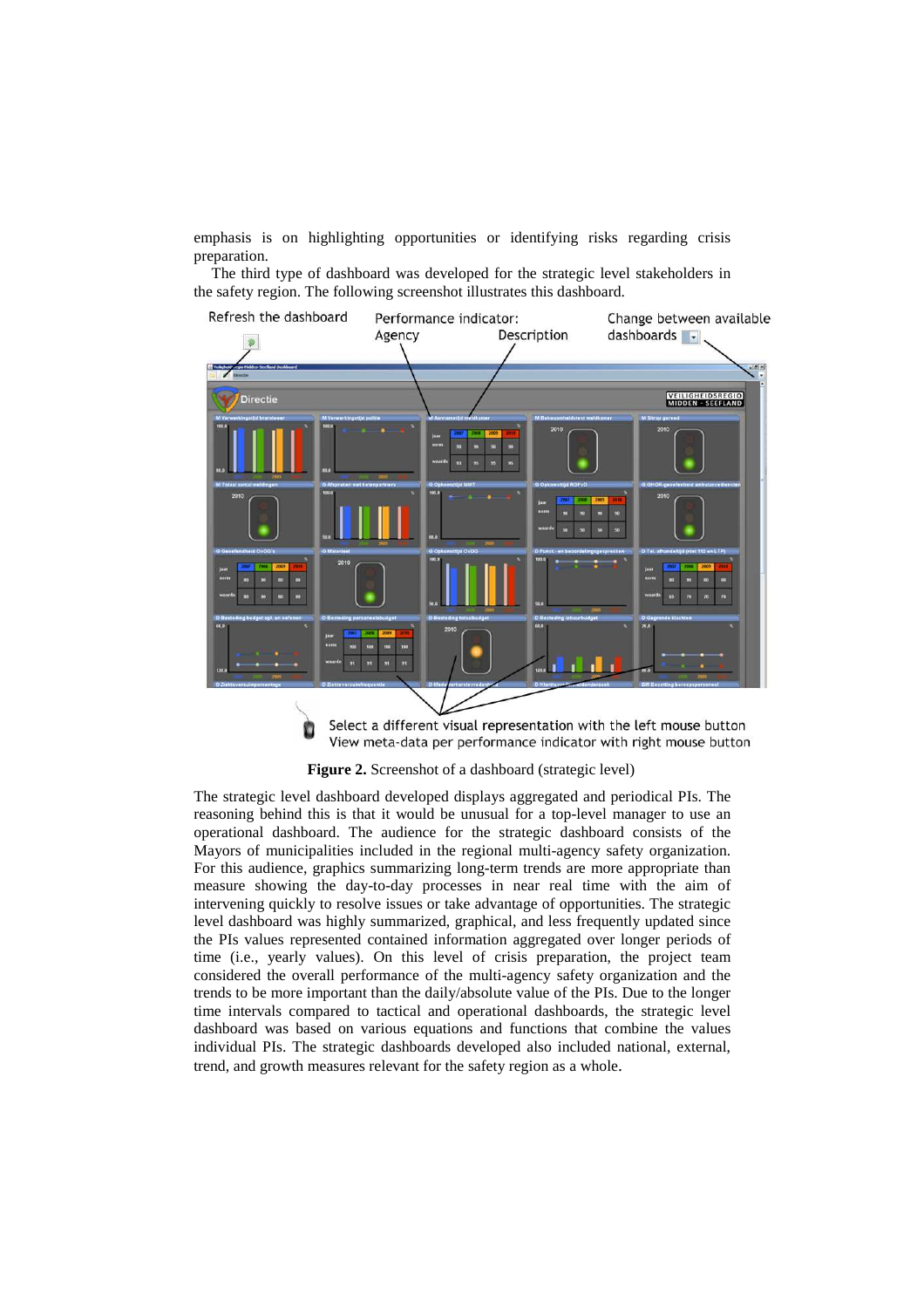#### **4 Dashboard evaluation**

#### **4.1 Gaming simulation**

The fourth phase of the Living Lab included a two-day gaming simulation with forty relief agency managers. Gaming simulation is an approach often applied for awareness creation and learning in strategic management and policy formulation [16]. However, as demonstrated by Meijer et al. [17] gaming simulation is also very instrumental when it comes to the evaluation of artifacts in semi-realistic environments. The gaming simulation served three purposes. The first and most important purpose was to evaluate the preliminary dashboards in a semi-realistic setting. The second purpose was to extract aspects of the dashboards that required further improvement. Finally, the gaming simulation was also a way to demonstrate the results of the Living Lab to the future users (i.e., relief agency managers) and politicians. The following table outlines the gaming simulation activities.

| <b>Period</b><br><b>Main activities</b>                               |           |                                                                     |  |
|-----------------------------------------------------------------------|-----------|---------------------------------------------------------------------|--|
|                                                                       | Morning   | -Introduction to the game (purpose, design etc)                     |  |
|                                                                       |           | -Explanation of the dashboards (types, PIs, buttons etc)            |  |
|                                                                       |           | -Round 1: prepare a crisis plan for 2010                            |  |
|                                                                       |           | -Plenary evaluation of round 1 (focus group)                        |  |
| -Round 2: prepare a crisis plan for 2011<br>Afternoon<br>preparation? |           |                                                                     |  |
|                                                                       |           | -Plenary evaluation of round 2 (focus group): what needs to be      |  |
|                                                                       |           | changed to the dashboards for more efficient and effective crisis   |  |
|                                                                       |           |                                                                     |  |
| Day 1                                                                 | Evening   | -Implementation of the changes suggested by the participants in the |  |
|                                                                       |           | dashboards (only by the architects)                                 |  |
|                                                                       | Morning   | -Round 3: prepare a crisis plan for 2013                            |  |
| $\mathcal{L}$<br>Day                                                  |           | -Plenary evaluation of round 3 (focus group)                        |  |
|                                                                       | Afternoon | -Plenary evaluation of the entire game                              |  |
|                                                                       |           | -Fill in the questionnaires                                         |  |

**Table 2.** Overview gaming simulation activities

The participants were separated in seven teams each using a different dashboard (see Table 1). Accordingly, the relief agency managers were required to engage in several crisis preparation processes, involving information acquisition, collaboration, planning, and decision-making in a multi-agency setting. The main task of the participants in the gaming session was to develop a crisis preparation plan, either for their agency or for the safety region. In order to develop such a plan, each participant needed PIs (provided in the dashboards) and context information (simulated by the facilitators). Depending on the agency of the participant (fire department, ambulance services etc) and the level of crisis preparation (operational, tactical and strategic) each participant interacted with a different dashboard. The context and drivers for the crisis preparation plans were simulated based on a predefined script, instructions, and paper messages. The session simulated several potential crisis events that have occurred or may still occur in a hypothetical safety region, each requiring multiagency crisis preparation. During the gaming simulation, the qualitative and quantitative data gathering instruments resulted in data that is discussed next.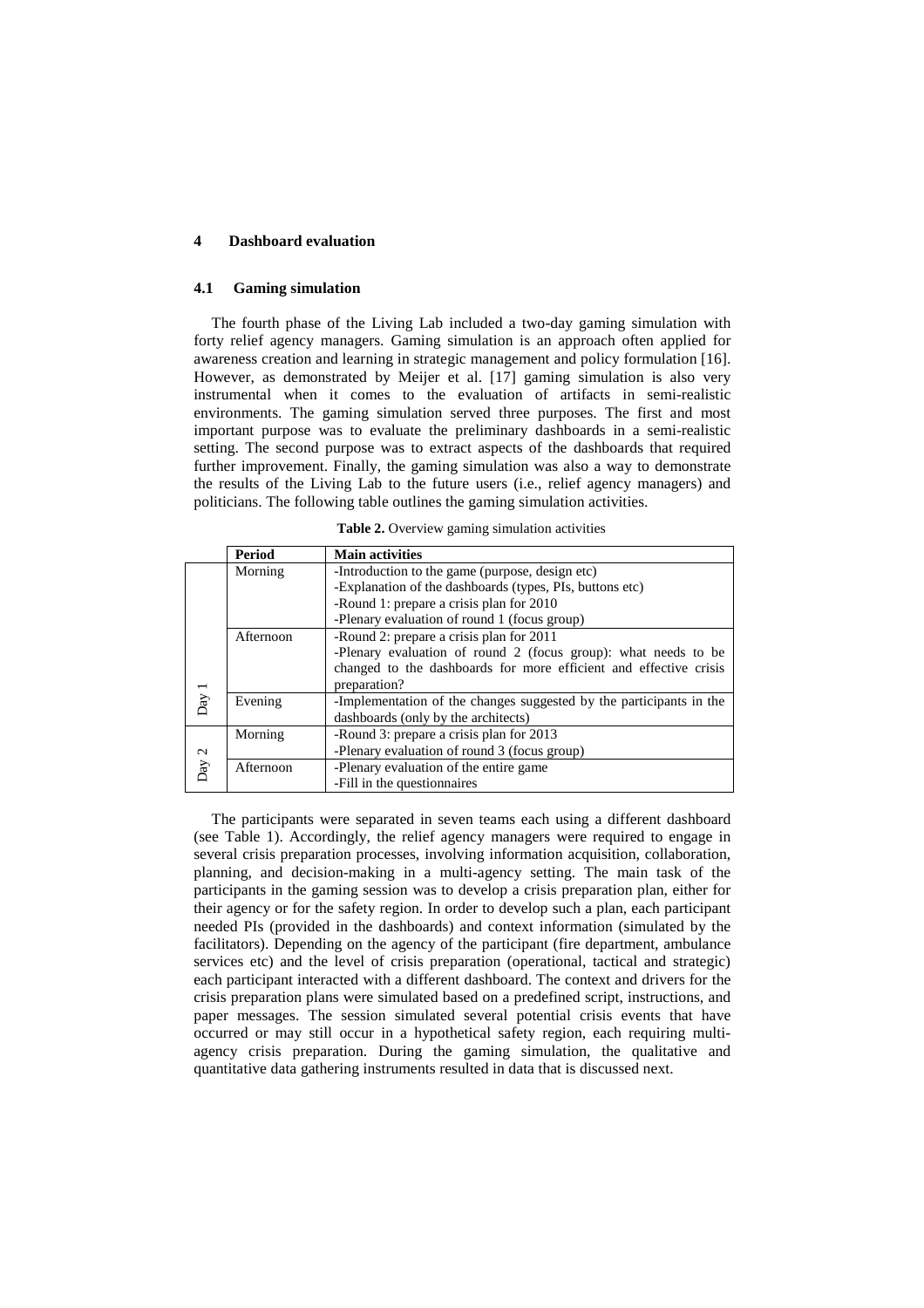#### **4.2 Qualitative dashboard evaluation: findings of the focus group sessions**

Focus groups reflected on the experience with the dashboards during the gaming simulation. The data generated was of a qualitative nature. A list of observations recorded by the facilitators stimulated the participants to share their opinions about the dashboard they used for crisis preparation. The first focus group session (after round 1) was dominated by discussions surrounding the graphical user interface (GUI) of the dashboards. While the majority of participants were positive on the GUI design, some participants pointed to the problem of information overload and complexity due to the "many performance indicators on a single screen." The second focus group session (after game round 2) was focused on the structure of the PIs in the dashboards. More specifically, the participants reflected on the alignment of the PIs to the actual process of crisis preparation. In several cases, the participants suggested that the sequence of the PIs needed to be changed in accordance to the actual process of crisis preparation for their respective agency. Moreover, some participants mentioned that the dashboard developers did not accurately understand the individual sub processes of crisis preparation. Since the alignment of PIs to the sub-processes was important, the facilitators sketched a more accurate framework of the sub processes together with the participants. Based on the resulting framework, several elements of the dashboards were restructured before the start of round 3 on day 2 of the gaming simulation. The final focus group session took place after round 3. During this focus group, the strengths, weaknesses, opportunities, and threats (SWOT) of using the developed dashboards were discussed using a SWOT analysis. While the majority of participants acknowledged the value of dashboards for multiagency disaster preparation, there were some mixed feelings regarding the standardization and enforcement of these dashboards across all the safety regions in the Netherlands. The issue here was that none of the safety regions in the Netherlands were the same or comparable in terms of capacity for handling crises. Moreover, every safety region faces different risks and potential crisis. Hence, the thresholds for the PIs needed to include a correction for several characteristics of a safety region, including the size, risks profile, and capacity of that specific region.

## **4.3 Quantitative dashboard evaluation: findings from questionnaires**

In order to capture some quantitative, user generated data from the evaluation of the proposed dashboards, we employed questionnaires. Our purpose with the survey was to collect data on the individual level of satisfaction with the dashboards, their ability to aid in crisis preparation, and the intention of the individual participants to use the dashboards in practice. We administered short (one page, single sided) paper questionnaires at the end of the gaming simulation (day 2). We employed questionnaire items from two theoretical models that explain the satisfaction and success of technology: (1) the Information Systems Success (ISS) model by Delone and Mclean [18] and (2) the Technology Acceptance Model (TAM) [19]. Both ISS and TAM contain well agreed upon and frequently tested questionnaire items for evaluating information systems. The items listed in table two were measured using a seven-point Likert scale ranging from  $1=$  strongly disagree to  $7=$  strongly agree. We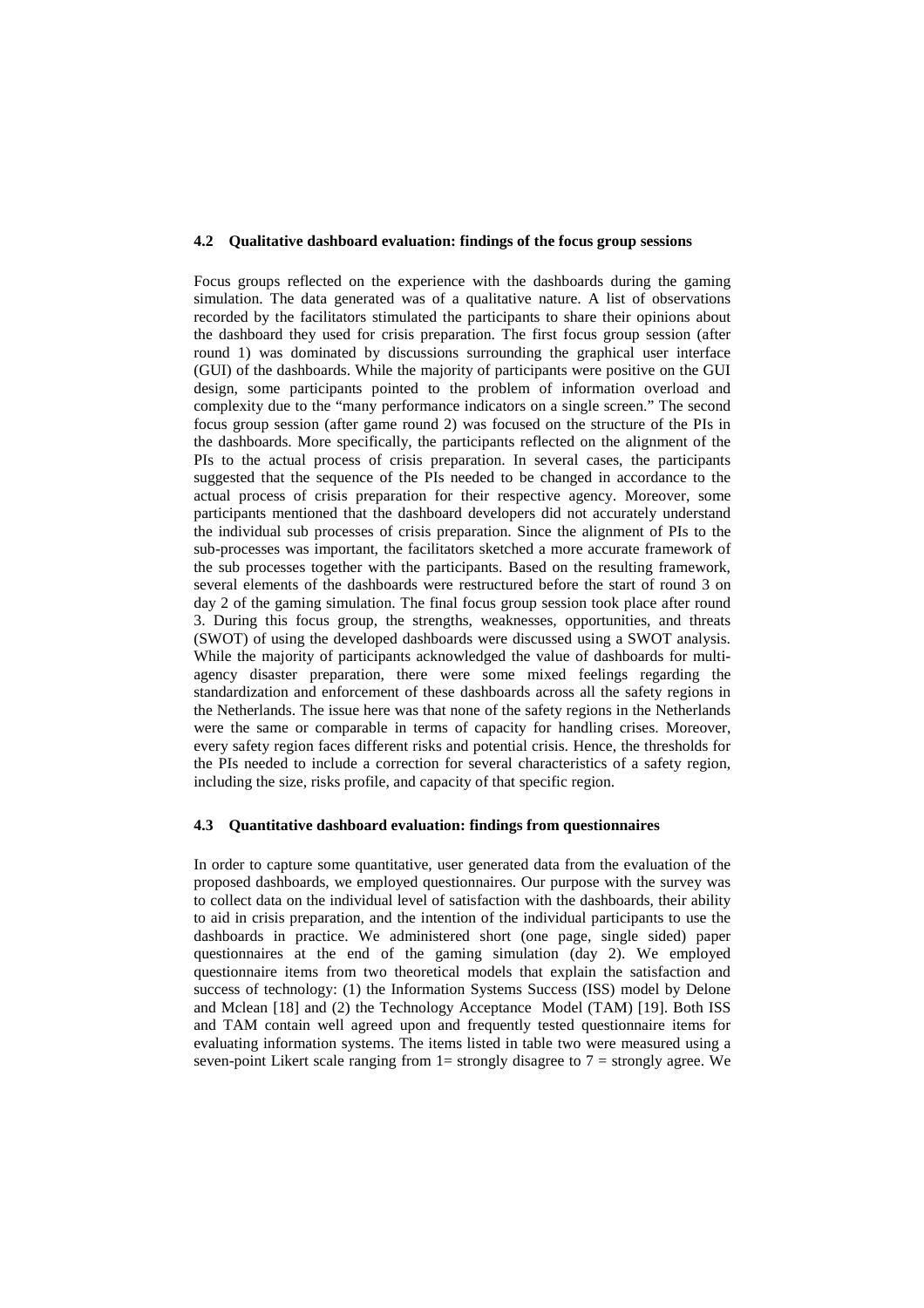analyzed the questionnaire data in order to obtain a picture of the satisfaction with and the intention to use dashboards. SPSS 17.0 yielded frequency tables, means (average values), and standard deviations for respondents' answers on the 7-point scale. The analysis provided an insight into the numbers of respondents associated with different values for a variable (criterion), the average value for each criterion—which could be considered an indication of the weight attached by the respondents to each of the different criteria used in performance evaluation—and the dispersion of the respondents' answers. Table 3 summarizes the questionnaire items and findings  $(n=22)$ .

| Nr             | Construct      | <b>Item Question</b>                                                                                     |      | <b>Standard</b><br>deviation |
|----------------|----------------|----------------------------------------------------------------------------------------------------------|------|------------------------------|
| $\mathbf{1}$   | Collaboration1 | The dashboard stimulated me to collaborate with<br>the other domains in the safety region.               | 4,77 | 1,152                        |
| $\overline{2}$ | EaseofUse1     | It would be easier if the PIs are clustered<br>according to the primary processes of my<br>organization. | 5,55 | 1,605                        |
| 3              | EaseofUse2     | The user interface (screen, buttons) was intuitive<br>and easy to use.                                   | 5,48 | 1,167                        |
| $\overline{4}$ | TaskSupport1   | The information provided via the dashboard was<br>relevant (directly useable for executing my<br>tasks). | 4,82 | 1,332                        |
| 5              | TaskSupport2   | Use of the dashboard leads to information<br>overload (too much information)                             | 3,43 | 1,502                        |
| 6              | TaskSupport3   | The dashboard was stable and always available                                                            | 4,68 | 1,249                        |
| $\overline{7}$ | Useability1    | The information provided via the dashboard was<br>4,86<br>easy to understand                             |      | 1,283                        |
| 8              | Useability2    | The refresh frequency of the dashboard was<br>insufficient (yearly instead of monthly).                  | 4,91 | 1,477                        |
| 9              | Useability3    | For improved usability, the indicators on the<br>dashboard need to be clustered in themes.               | 6,41 | 0,734                        |
| 10             | Preparation1   | The information provided via the dashboard<br>helped me to prepare for crisis response.                  | 4,86 | 1,246                        |
| 11             | Preparation2   | The dashboard provided me with valuable<br>4,45<br>information for executing my individual tasks.        |      | 1,625                        |
| 12             | Preparation3   | The dashboard provided me with valuable<br>5,18<br>information for our group tasks.                      |      | 1,140                        |
| 13             | Satisfaction1  | I am satisfied with the dashboard.                                                                       | 4,86 | 1,153                        |
| 14             | Satisfaction2  | I believe that the adoption of the dashboard<br>5,64<br>.848<br>would lead to improved crisis response.  |      |                              |
| 15             | Intention2use1 | In the future, I would like to use the dashboard<br>5,95<br>in practice.                                 |      | .653                         |
| 16             | Intention2use2 | I will use the dashboard in the future, but only if<br>it is used in other safety regions.               |      | 1,998                        |
| 17             | Usefulnnes1    | The dashboard fulfilled my information needs.                                                            | 3,82 | 1,259                        |
| 18             | Usefulness2    | My information needs were beyond the<br>1,049<br>5,36<br>information provided via the dashboard.         |      |                              |
| 19             | Usefulness3    | The capability to add or remove indicators<br>improves the usefulness of the dashboard.                  |      | .795                         |

**Table 3.** Some questionnaire items and scores (measured using a 7-point Likert scale)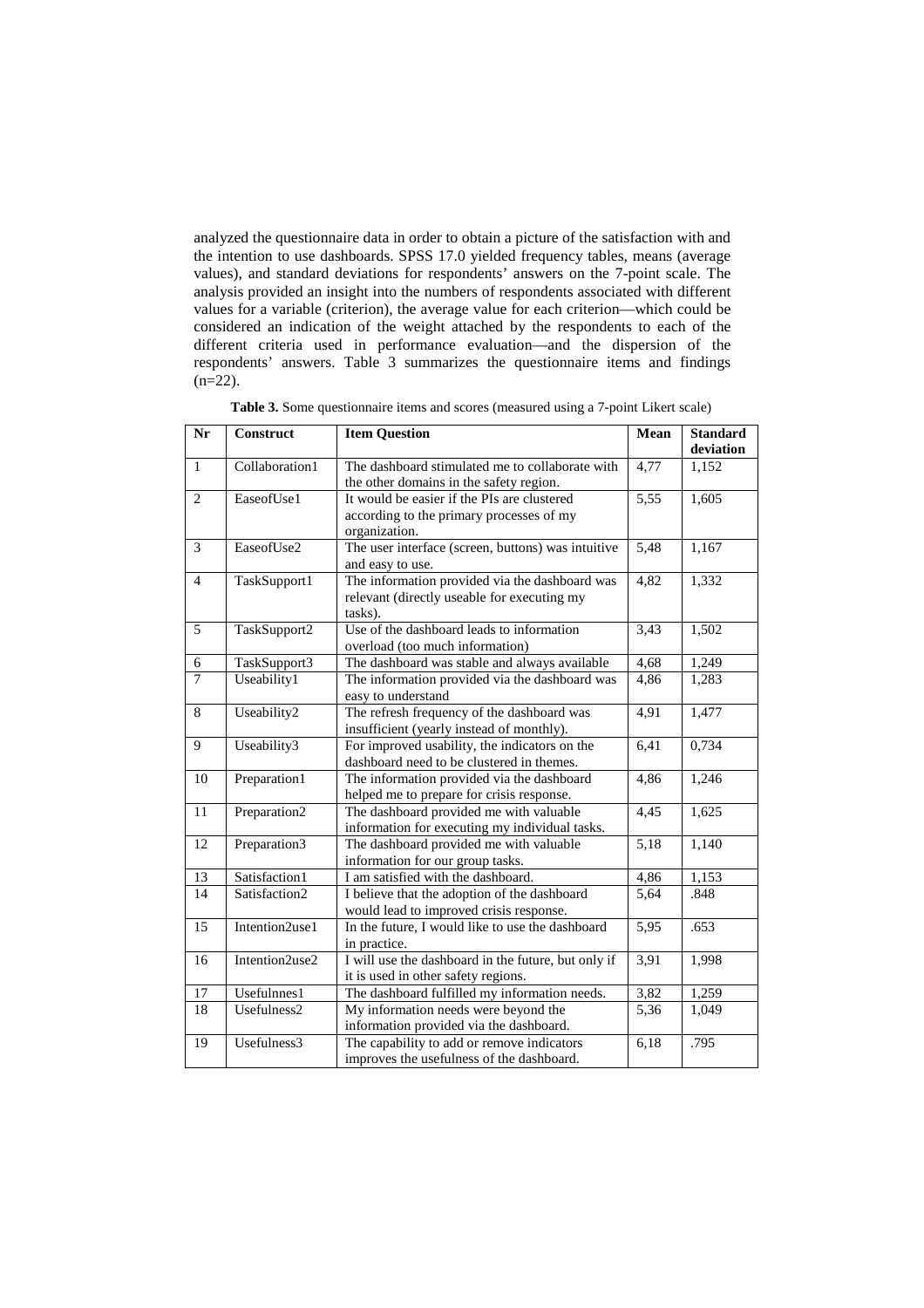In total 22 out of the 27 (81%) participants remaining at the end of the second gaming-simulation day returned a completed questionnaire. From this sample, four respondents represented the fire department, four the medical services, three the emergency control room, three the central financial department of the safety region, three the Crisis Management Planning Centre, two the Safety Region management and three the Board of Directors (the Mayors). The questionnaire contained nine constructs.

The results of the questionnaire indicate that the relief agency managers found that the dashboard did improve their ability to prepare for a crisis. Items number 5 (task support), 11 (preparation) and 16 (intention to use) show the largest standard deviation in respondent scores. From the scores in the table we can conclude that the operators of the dashboards were not only satisfied with the dashboards, but also found the dashboards useful when preparing for a crisis. The majority of respondents have also indicated that they intent to use the dashboard in the future (if they were to be implemented). Based on the results of the questionnaire (high scores on usefulness, organizational impact, task-support and intention to use), we regard the dashboards developed accepted from a TAM perspective and successful from an ISS perspective.

# **5 Conclusion and discussion: experiences from the Living Lab**

The main deliverable of the Aristoteles Living Lab is a set of seven dashboards for multi-agency crisis preparation. Key in the development of these dashboards was user co-creation, a process in which (future) users of the proposed dashboards were actively involved in a Living Lab. This paper contributes a description and discussion of a real-world development trajectory that, due to its explorative nature, required several research stages with professionals. The findings from both the qualitative and quantitative evaluation suggest that users were overall satisfied with the dashboards and show intention to use these in practice. Moreover, the majority of participants felt the dashboard did help them prepare for the eventuality of a crisis during the gaming session. Yet, the participants in the gaming simulation phase of the Living Lab suggest that the formulation and clustering of the performance indicators require better alignment with the context of use. We consider this alignment as one of the major challenges for further research, especially since the process of crisis response is very difficult to capture and specify in a general workflow.

Even though we collected both qualitative and quantitative data on the value of the proposed dashboards allowing us to triangulate some of our findings, the relatively small number of participants in the evaluation phase limits us in generalizing our findings. Having acknowledged this limitation, a Living Lab does allow synthesizing some experiences in the development of dashboards for disaster preparation. The experiences include the design trade-offs that need to be made by dashboard architects and are outlined in the Table 3. For scholars, these experiences may be used to formulate more specific propositions and hypotheses for future research. For practitioners, these experiences may be used as guidelines for developing dashboards. One of the main experiences is that the high level of uncertainty regarding the final set of performance indicators and the corresponding norms demands flexibility in the dashboard architecture beyond the evaluation stage.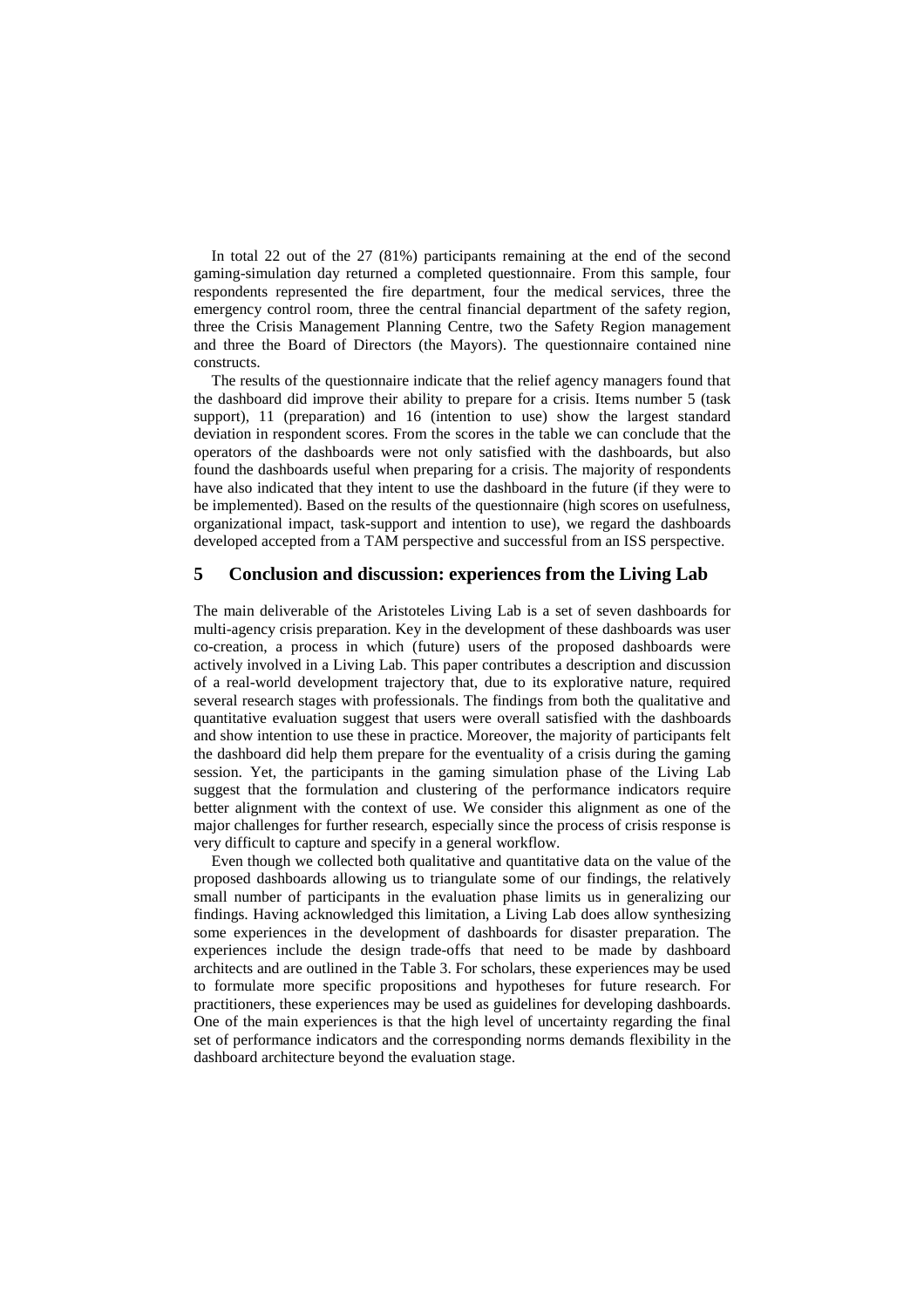| <b>Experience</b>   | <b>Trade-off</b>   | <b>Explanation</b>                                    |  |
|---------------------|--------------------|-------------------------------------------------------|--|
| Maximize            | Speed of           | Involving all stakeholders in the Living Lab might    |  |
| stakeholder         | dashboard          | reduce the speed of this process since each           |  |
| involvement         | development        | stakeholder has its own goals and (technical)         |  |
|                     | process versus     | preferences. Yet, it is crucial not to neglect the    |  |
|                     | level of           | wishes of stakeholders who might lobby against the    |  |
|                     | commitment         | proposed dashboards.                                  |  |
| Maintain open and   | Hard coded versus  | In contrast to traditional system design processes,   |  |
| flexible (fluid)    | flexible           | user co-creation requires flexible dashboards, PI     |  |
| dashboards for user | dashboards         | sets, and thresholds (underlying performance          |  |
| co-creation         |                    | norms) even during the evaluation phase.              |  |
| Communicate         | Granularity:       | For user co-creation, dashboard architects need to    |  |
| problems in PI      | detailed or        | communicate problems regarding the PI                 |  |
| formulation         | abstract PIs?      | formulation and evaluation process.                   |  |
| Generate "look &    | Dry runs or live   | Organize real life sessions (i.e., using focus groups |  |
| feel" moments in    | runs?              | and gaming simulations) to allow users to obtain a    |  |
| the Living Lab      |                    | practical understanding of the implications of PI.    |  |
| Show intention to   | Closed or fixed    | User co-creation demands that the feedback and        |  |
| accommodate         | dashboards?        | suggestions of stakeholders is implemented as soon    |  |
| suggestions         |                    | as possible. This highlights user involvement in the  |  |
|                     |                    | dashboard development process.                        |  |
| Allow               | Options for GUI    | Users should be able to choose the style of visual    |  |
| customization of    | personalization by | representation (bar charts, graphs, numeric tables)   |  |
| dashboard           | the user: fully or | depending on the task at hand (i.e., work flow        |  |
| representations     | non-customizable   | management data, payroll, human resources,            |  |
|                     | interfaces?        | material management).                                 |  |
| Predefine the level | High or low-level  | Too little information may lead to insufficient task  |  |
| of information load | information        | support whereas too much information may lead to      |  |
| per PI according to | accuracy?          | information overload. Consequently, dashboards        |  |
| roles and tasks     |                    | should help relief agency managers by providing       |  |
|                     |                    | only the necessary information, but also attracting   |  |
|                     |                    | the attention to information easily ignored.          |  |

**Table 3.** Experiences gained from the Living Lab

Based on the experiences listed in Table 3, we conclude that the development of dashboards is a difficult endeavor as it requires a constant balancing act on trade-offs. The Living Lab involves several stakeholders that co-decide about the trade-offs, and consequently construct the project specific benchmark for success. Moreover, previous research has not reported comparable dashboard development efforts that we could draw upon. We found that the Living Lab approach was useful for the development and evaluation of dashboard involving many stakeholders. User cocreation, one of the main characteristics of Living Labs, was particularly important in the dashboard design and evaluation process. User co-creation was particularly instrumental for dealing with uncertainty regarding dashboard elements, PIs, thresholds and so on. Users in the Living Lab appreciated the interaction between the various stakeholders, the use of prototypes, and the look and feel experiences generated during the gaming simulation. As such, we recommend the use of Living Labs in e-government when dealing with these types of complex problems involving many actors and uncertain (future) user needs.